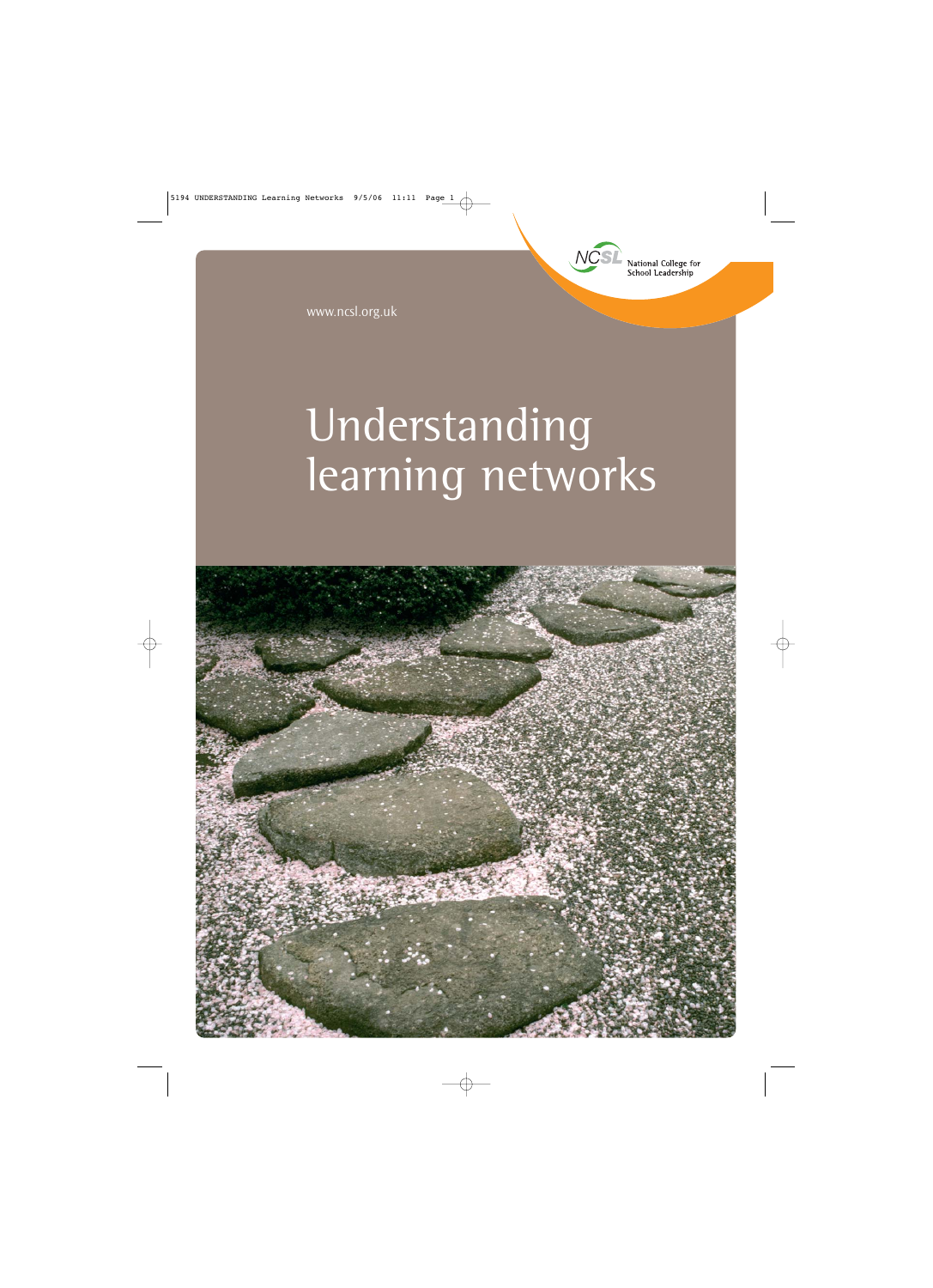

From its inception, the best available theories of effective learning networks informed NCSL's Networked Learning Communities programme. Research, enquiry and evaluation studies conducted throughout the life of the programme (2002 – 2006) have built upon, and contributed further to the body of available public evidence. This paper distils the programme's learning into 12 building blocks which can assist in our understanding of successful school learning

#### Understanding learning networks

Some key messages for school and network leaders, policy-makers and others interested in exploring the evidence base on learning networks.

Karen Carter with Fred Paterson

These building blocks can be represented as cohering interactively around three key features:

- 1. **Network foundations:** grounding participative principles
- 2. **Network infrastructure:** building a collaborative design
- 3. **Network innovation:** transforming practice through innovation

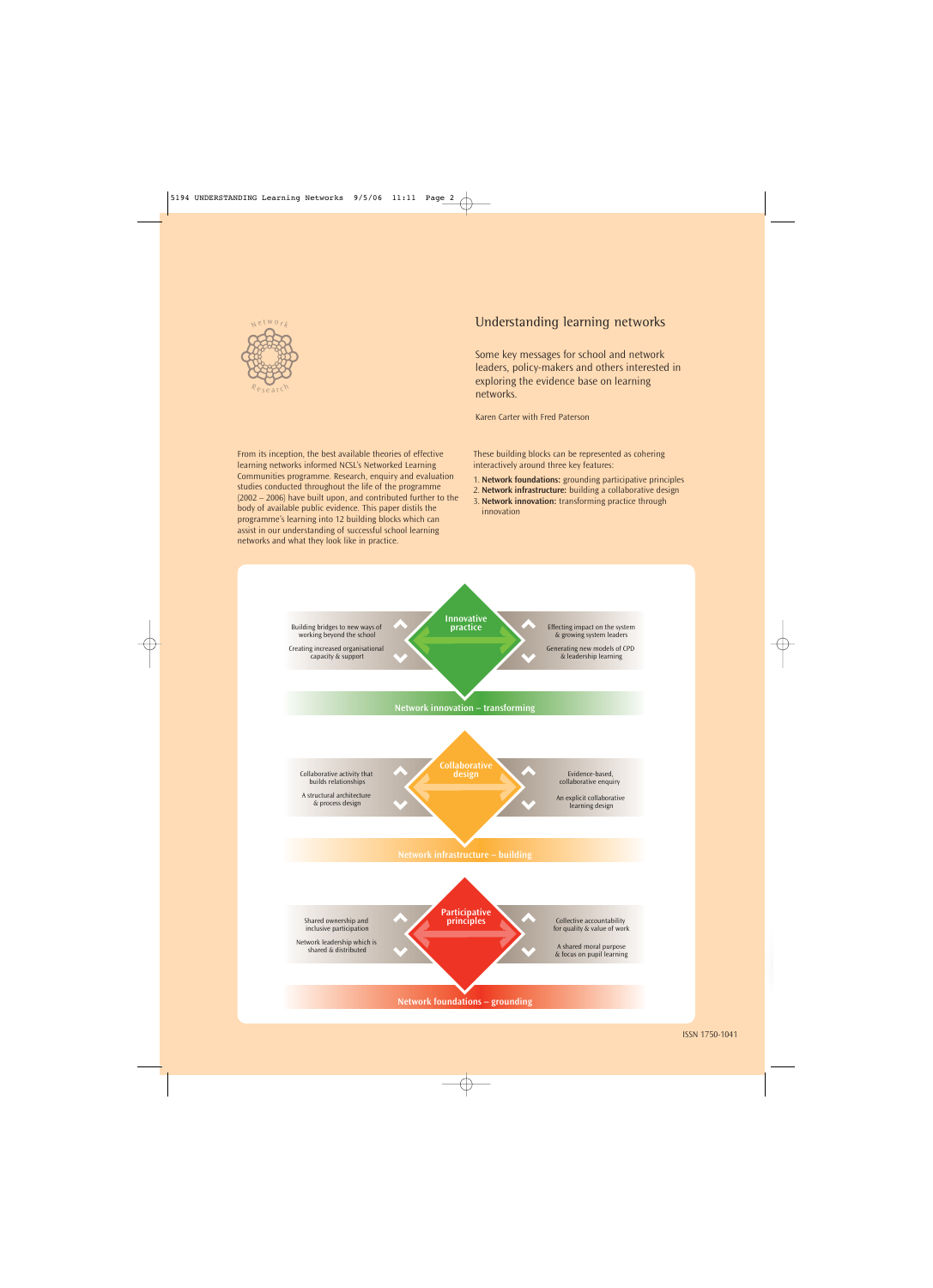## Network foundations: grounding participative principles



**1**

**2**

**3**

**4**

Network leadership is far-sighted and pragmatic. It is focused on developing vision and focus and providing support and challenge. Building relationships and disseminating knowledge are key leadership tasks. There is an understanding that leadership can be fostered at all levels beyond those in positional roles and that future leaders can be grown through engagement with network activity. Through shared and distributed leadership, new opportunities for leadership are provided and new types of leaders emerge. Successful networks plan for distributed leadership from the earliest stage.<sup>1</sup>

**Shared ownership and inclusive participation**

Networks work to the degree that they bring people together with an idea that is attractive and engaging. Developing 'shared ownership', 'reach' and the will to commit to shared ideas and purposes is often more crucial than financial resources in sustaining networks. Successful networks cohere around inclusion – they adopt an inclusive approach to inviting participation and often leadership from a wide range of members within the learning community. The active participation of pupils and the validation of pupil voice and student leadership are key to inclusive practice in networks.<sup>2</sup>

**A shared moral purpose and focus on pupil learning and well-being**

Successful networks unite around a compelling idea or aspirational purpose, a shared belief that they can achieve more for their 'end users' together than they can alone. An underpinning moral purpose – a commitment to the success of all children – is central. Hence, an explicit focus on pupil learning is important – this provides the impetus for wide participation and provides networks with a unifying moral purpose. Pupil progression – attainment, achievement and well-being – is a fundamental driver of networking and collaboration. In networked learning communities (NLCs), pupil learning sits at the heart of an integrative networked learning design which embraces adult, leadership, school-wide, school-to-school and network-to-network learning.<sup>3</sup>

**Collective accountability for the quality and value of work**

Accountability within networks provides transparent and informative statements of account to others, and active self-monitoring to support and challenge the work of the network. It also implies a sense of responsibility for the quality of work and of the value to pupils across all the schools. Successful networks, from the outset, plan a collective, network evaluation strategy – identifying key milestones, success criteria and impact measures. They develop a collective accountability for the impact of network activity on the learning of children and other learners in the network.<sup>4</sup>

**Effective networks make a positive difference to pupils' achievement.**

$$
\mathcal{L}_{\mathcal{L}}\left(\mathcal{L}_{\mathcal{L}}\right)\left(\mathcal{L}_{\mathcal{L}}\left(\mathcal{L}_{\mathcal{L}}\right),\mathcal{L}_{\mathcal{L}}\left(\mathcal{L}_{\mathcal{L}}\right)\right)\left(\mathcal{L}_{\mathcal{L}}\right)\left(\mathcal{L}_{\mathcal{L}}\right)\left(\mathcal{L}_{\mathcal{L}}\right)
$$

F.

#### Network research

'Leadership of collaboration beyond the school has a positive impact on pupil 'Leadership of collaboration beyond inclusional effective networks, teachers and<br>achievement (Bell et al, 2006)<sup>s</sup>. Through effective networks, teachers and the leaders have found real benefits for their teaching, their school and their pupils (GTCe, 2005).' <sup>6</sup>

'In the second year of the NLC programme in 2004, Key Stage 2 results improved more in NLC schools than they did in non-NLC schools nationally. In 2005, the same results were reflected in Key Stage 4 results (Crowe et al, 2006).' <sup>7</sup>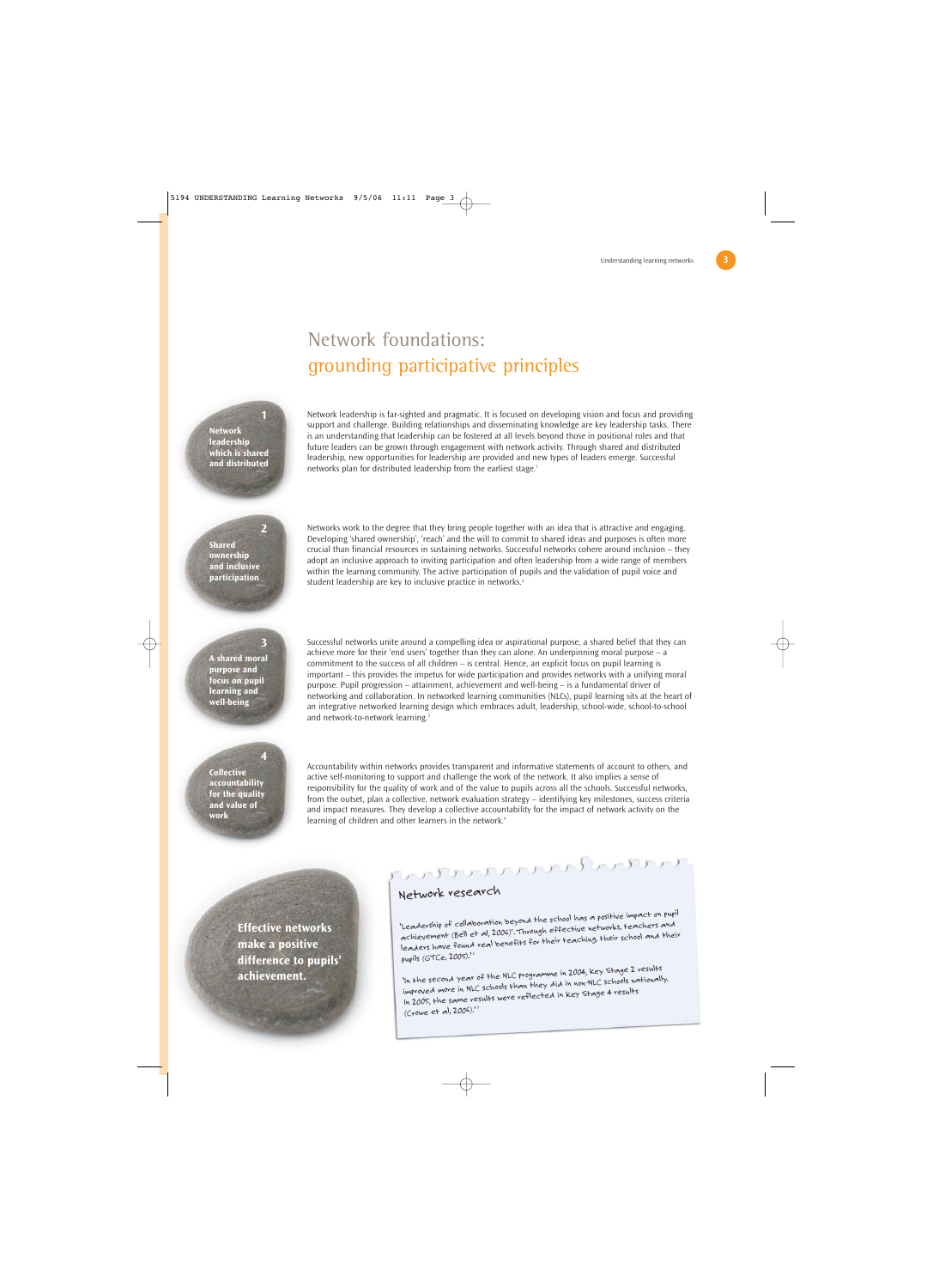# Network infrastructure: building a collaborative design

**A structural architecture and process design**

**5**

**6**

**7**

**8**

Learning networks require a structural architecture built around collaborative learning functions. They purposefully design and adapt network processes to ensure maximum participation and sustain collaboration. They have specific structural characteristics which provide clarity about roles and resources and enable new or different leadership configurations to be built. This requires active support, facilitation, critical friendship and brokerage from both within and beyond the network. It also recognises that networks cannot be controlled by formal systems, they require a dense web of interpersonal connections, supported by an internal infrastructure to enhance learning.<sup>8</sup>

**Collaborative activities that build relationships**

School networks create an environment that fosters interdependent working and professional collaboration. Joint work groups engage with one another to learn together, to innovate and to enquire into practice. They enable honest professional exchange and create the conditions for complex relationships to work. Collaborative relationships build trust which is essential to the development of ideas – and ideas build network interest and increased participation. Collaborative activities which have proved particularly highyield are: launch events and joint staff days; headteacher learning groups; shared professional development planning; shared evaluation and dissemination groups.<sup>9</sup>

**An explicit, collaborative learning design** Successful learning networks demonstrate a principled commitment to a collaborative learning design. In NLCs the model of learning at the heart of this design – the 'three fields of knowledge' – creates a dynamic interplay between learning from the public knowledge base, knowledge derived from practice and the collaborative construction of new knowledge. This learning model is underpinned by four networked learning processes – learning from, learning with, learning on behalf of one another, and meta learning. This learning design has been influential in engaging network participants in purposeful collaborative activity and in supporting the processes of knowledge creation, exchange and transfer within, across and beyond networks.<sup>10</sup>

**Evidence-based, collaborative enquiry**

Enquiry is a fundamental tenet of learning networks. A key principle is enquiry-based practice – evidence and data-driven learning. In networks this involves developing collaborative enquiry approaches which generate network data intelligence and collective knowledge about professional practice and the leadership of learning. In networks engaged in the act of creating new knowledge together through collaborative work, network teacher enquiry projects have been one of the most common ways of spreading innovative practice into more classrooms and schools. Enquiry processes used include: action research; appreciative inquiry; networked learning study-visits; networked research lesson study; networked learning conversations.<sup>11</sup>

**Networks provide an effective context for enhancing teachers' professional practice.** 

# ひっとり いいいいい いんいいいい

#### Network research

'In a MORI poll (2004)<sup>12</sup> 75 per cent of teachers said that collaboration between their school and others has led to improvements in their own teaching and 85 per cent said that school-to-school collaboration had led to improvements in staff motivation.'

'There is evidence from programme enquiry (Church et al, 2005)<sup>13</sup> of the relationship between improving pupil achievement and well-being and improving professional practice. Prime influencers in raising pupil attainment were identified as improvements in professional practice and transformation of leadership practice.'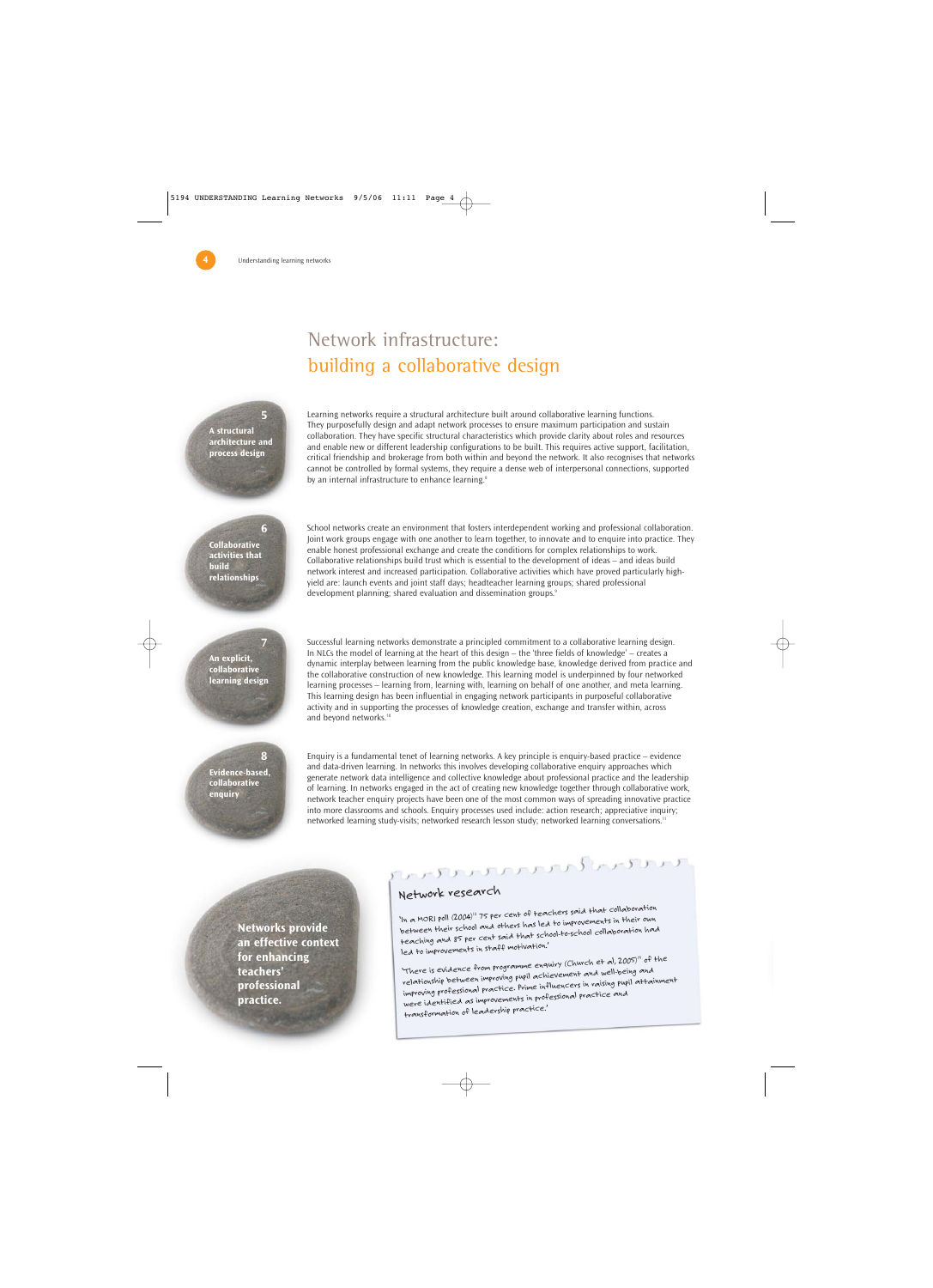### Network innovation: transforming practice through innovation

**Creating increased organisational capacity and support**

Networking initiatives require planned strategies for building capacity for change and improvement within and between schools. When networks are focused on learning, they intentionally seek out people to create supporting activities and opportunities to push them beyond the status quo. Networks provide participants with a rich resource of professional and leadership support. They have helped teachers, leaders and schools address problems they have struggled seriously with alone. The opportunities to share experience, expertise and thinking with other schools gives school leaders and other adults greater confidence to determine their direction.<sup>14</sup>

#### **10**

**11**

**12**

**9**

**Building bridges to new ways of working beyond the school**

Networks are a way to forge new and effective relationships between schools and other agencies required by the *Every Child Matters* agenda. They offer a 'new unit of meaning and engagement' which has given people the confidence to work beyond their zones of familiarity and comfort. Networks are creating new ways for schools to work with each other and with other partners, including those in local authorities and in multi-agency and community settings. Developing an understanding of the 'brokerage' roles of local authority partners, the characteristics of effective community leadership, the 'bridging' role of school leaders, and the network practices of system leaders, has been key to understanding the ways in which networks provide a means by which bridges can be built to new ways of working beyond the school.<sup>15</sup>

#### **Generating new models of CPD and leadership learning**

Networks provide a model for effective, sustained and highly motivating professional learning. Those who learn in networks can't conceive of a return to previous models. Continuing professional development (CPD) in school networks is more likely to be collaborative than individual and, therefore, more likely to offer learning gains for pupils as well as teachers. Networks have afforded unique and widespread opportunities for learning about leadership through practising it in partnership with others. Through the use of innovative approaches to collaborative learning, including the use of headteacher study groups, leadership learning forums and network enquiry groups (amongst others), new networked models of professional and leadership learning have emerged.16

**Effecting impact on the system and growing system leaders**

Networks provide a multi-agency vehicle for reform and can be capacity-building in so far as they are able to produce new knowledge and mutual learnings that can then feed back and inform public policy. In NLCs, a key indicator of impact at system level is increased capacity for change. Integral to this is a shift in attitude towards more rigour in questioning existing structures and practices. Collaboration has influenced the way network schools think and operate where, for example, the power of the network has been used explicitly to help individual member schools in difficulty. Emerging evidence suggests that networks are creating environments in which school leaders are responding to the challenge of leading and learning beyond their own schools. As a result, networks have been described as 'the proving ground for system leadership'. They create joint work arrangements that are developmental of leadership, making leadership more widely available and developing system leaders.<sup>17</sup>

**Networks provide an effective context for developing leadership capacity.**

$$
C_{\mathcal{A}} \cup C_{\mathcal{A}} \cup C_{\mathcal{A}} \cup C_{\mathcal{A}} \cup C_{\mathcal{A}} \cup C_{\mathcal{A}} \cup C_{\mathcal{A}} \cup C_{\mathcal{A}} \cup C_{\mathcal{A}} \cup C_{\mathcal{A}} \cup C_{\mathcal{A}} \cup C_{\mathcal{A}} \cup C_{\mathcal{A}} \cup C_{\mathcal{A}} \cup C_{\mathcal{A}} \cup C_{\mathcal{A}} \cup C_{\mathcal{A}} \cup C_{\mathcal{A}} \cup C_{\mathcal{A}} \cup C_{\mathcal{A}} \cup C_{\mathcal{A}} \cup C_{\mathcal{A}} \cup C_{\mathcal{A}} \cup C_{\mathcal{A}} \cup C_{\mathcal{A}} \cup C_{\mathcal{A}} \cup C_{\mathcal{A}} \cup C_{\mathcal{A}} \cup C_{\mathcal{A}} \cup C_{\mathcal{A}} \cup C_{\mathcal{A}} \cup C_{\mathcal{A}} \cup C_{\mathcal{A}} \cup C_{\mathcal{A}} \cup C_{\mathcal{A}} \cup C_{\mathcal{A}} \cup C_{\mathcal{A}} \cup C_{\mathcal{A}} \cup C_{\mathcal{A}} \cup C_{\mathcal{A}} \cup C_{\mathcal{A}} \cup C_{\mathcal{A}} \cup C_{\mathcal{A}} \cup C_{\mathcal{A}} \cup C_{\mathcal{A}} \cup C_{\mathcal{A}} \cup C_{\mathcal{A}} \cup C_{\mathcal{A}} \cup C_{\mathcal{A}} \cup C_{\mathcal{A}} \cup C_{\mathcal{A}} \cup C_{\mathcal{A}} \cup C_{\mathcal{A}} \cup C_{\mathcal{A}} \cup C_{\mathcal{A}} \cup C_{\mathcal{A}} \cup C_{\mathcal{A}} \cup C_{\mathcal{A}} \cup C_{\mathcal{A}} \cup C_{\mathcal{A}} \cup C_{\mathcal{A}} \cup C_{\mathcal{A}} \cup C_{\mathcal{A}} \cup C_{\mathcal{A}} \cup C_{\mathcal{A}} \cup C_{\mathcal{A}} \cup C_{\mathcal{A}} \cup C_{\mathcal{A}} \cup C_{\mathcal{A}} \cup C_{\mathcal{A}} \cup C_{\mathcal{A}} \cup C_{\mathcal{A}} \cup C_{\mathcal{A}} \cup C_{\mathcal{A}} \cup C_{\mathcal{A}} \cup C_{\mathcal{A}} \
$$

#### Network research

'NLCs encourage a broad base of leadership in schools and across networks. Networks build leadership capacity on an inclusive basis. Network participants, whatever their position, find opportunities to take on network leadership roles which would not have been available to them in the context of a single school (Earl & Katz, 2005, Ballantyne et al, 2006).' <sup>18</sup>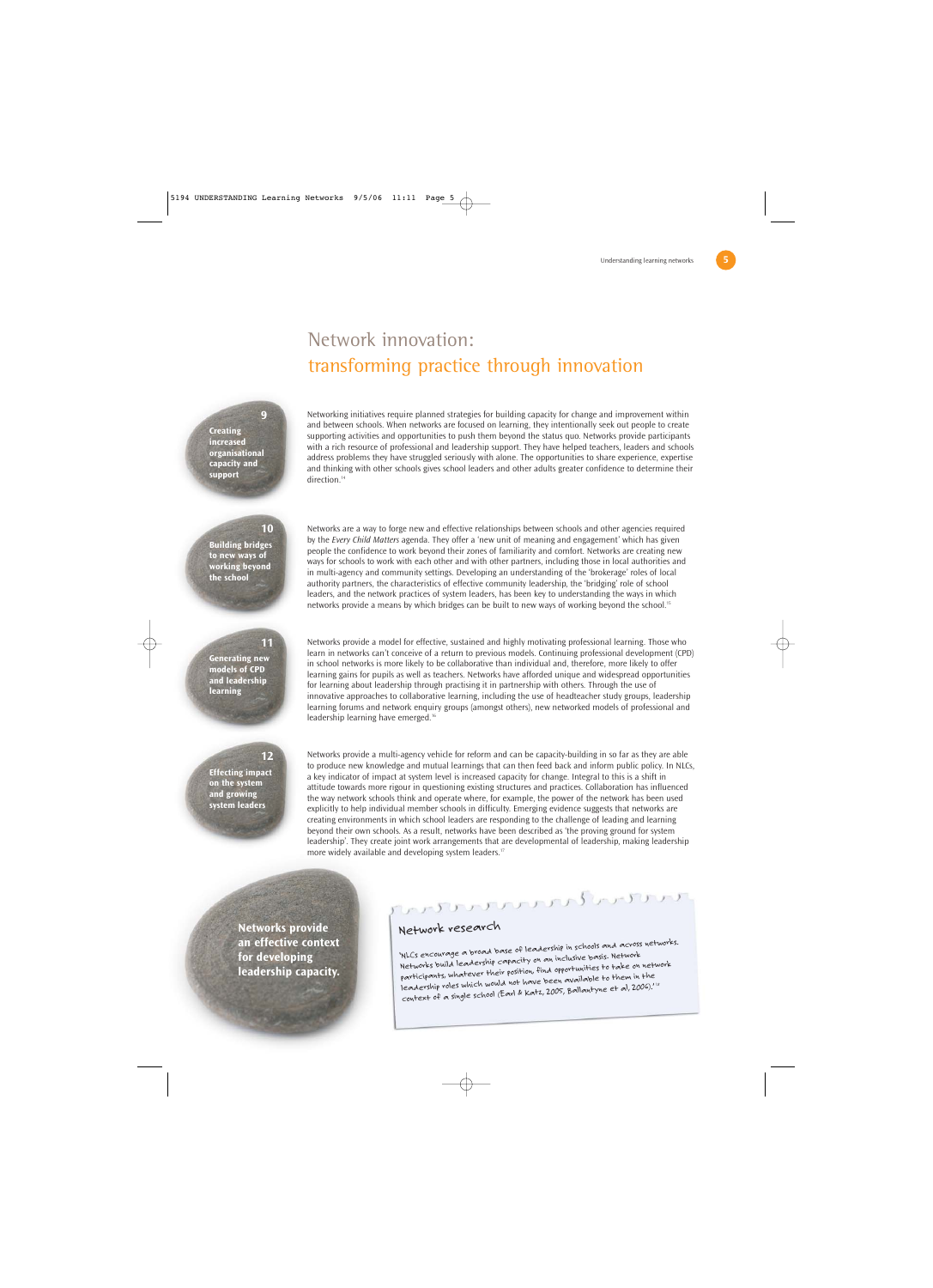#### Reference sources

1. (i) Earl, L & Katz, S, 2005, *Learning from Networked Learning Communities External Evaluation Phase 2: key features and inevitable tensions*, Toronto, Aporia Consulting (ii) Church, M, Crowe, V, Plummer, G & Worrall, N, 2006, *What does network practice tell us about the impact of networking and collaboration?,* Nottingham, National College for School Leadership (iii) NCSL, 2005, *Network leadership in action: Leadership roles*, Nottingham, National College for School Leadership (iv) NCSL, 2006, *Network leadership in action: Sharing leadership*, Nottingham, National College for School Leadership (v) Anderson, M & Thomas, N, 2005, Sharing the leadership load, *Nexus*, Winter, 6-7 (vi) Skidmore, P, 2005, Leading between: leadership and trust in a network society, *Nexus*, Winter, 8-9 (vi) NCSL, 2005, *What are we learning about…? Establishing a network of schools*, Nottingham, National College for School Leadership

2. (i) Lieberman, A, 2006, *System leadership in action: Where do system leaders come from?*, Nottingham, National College for School Leadership (ii) Brown, A, 2004. In NCSL, 2004, *Towards Ubuntu: A learning journey to Cape Town*, printed and DVD resource, Nottingham, National College for School Leadership (iii) Craik, H, 2006. In *System leadership in action: System leaders in profile*, Nottingham, National College for School Leadership (iv) NCSL, 2005, *What are we learning about…? Community leadership in networks*, Nottingham, National College for School Leadership (v) NCSL, 2005, *What are we learning about…? Establishing a network of schools*, Nottingham, National College for School Leadership (vi) Ballantyne, P, Temperley, J, Jackson, D with Lieberman, A, *System leadership in action: Networks as the proving ground for system leaders*, Nottingham, National College for School Leadership (vii) Raymond, L, 2006. In *System leadership in action: System leaders in profile*, Nottingham, National College for School Leadership (viii) Jackson, D, 2004, Why pupil voice, *Nexus*, Spring,6-7 (ix) Farrar, M, 2004, Every leader a learner: the power of student leadership, *Nexus*,

Spring, 10 (x) Coxon, V, 2004, Raising the bar…and closing the gap, *Nexus*, Summer, 22-24

3. (i) Jackson, D, 2005, Effective networks: what we know helps collaborative success. In T Bentley, D, Hopkins & D Jackson, Developing a network perspective in *What are we learning about…? Establishing a network of schools*, 2005, Nottingham, National College for School Leadership (ii) NCSL, 2005, *Learning about learning networks*, Nottingham, National College for School Leadership (iii) NCSL, 2006, *Learning from learning networks*, Nottingham, National College for School Leadership (iv) NCSL, 2005, *What are we learning about…? Establishing a network of schools*, Nottingham, National College for School Leadership (v) Church, M, Crowe, V, Plummer, G & Worrall, N, 2006, *What does network practice tell us about the impact of networking and collaboration?*, Nottingham, National College for School Leadership (vi) Hadfield, M, Jopling, M, Noden, C, O'Leary, D & Stott, A, 2006, *What does the existing knowledge base tell us about the impact of networking and collaboration?*, Nottingham, National College for School Leadership (vii) Bell, M, Jopling, M, Cordingley, P, Firth, A, King, E & Mitchell, H, 2006, *Systematic Research Review: the impact of networks on pupils, practitioners, organisations and the communities they serve*, Nottingham, National College for School Leadership

4. (i) Earl, L & Katz, S, 2005, *What makes a network a learning network?*, Nottingham, National College for School Leadership & Aporia Consulting (ii) NCSL, 2005, *What are we learning about…? Establishing a network of schools*, Nottingham, National College for School Leadership

5. (i) Bell, M, Jopling, M, Cordingley, P, Firth, A, King, E & Mitchell, H, 2006, *Systematic Research Review: the impact of networks on pupils, practitioners, organisations and the communities they serve*, Nottingham, National College for School Leadership

6. GTCe, 2005, *Networks*, London, General Teaching Council for England

7. Crowe, V with Noden, C & Stott, A, 2006, *Evidence from learning networks*, Nottingham, National College for School Leadership

8. (i) NCSL, 2006, *Learning from learning networks*, Nottingham, National College for School Leadership (ii) NCSL, 2005, *Learning about learning networks*, Nottingham, National College for School Leadership (iii) NCSL, 2005, *What are we learning about…? Establishing a network of schools*, Nottingham, National College for School Leadership (iv) NCSL, 2005, *Network leadership in action: Leadership roles*, Nottingham, National College for School Leadership (v) NCSL, 2006, *What are we learning about…? Facilitation within school networks*, 2006, Nottingham, National College for School Leadership (vi) Kanter, R M, 1994, 'Collaborative Advantage: the art of alliances', *Harvard Business Review*, July

9. (i) Jackson, D, 2006, Foreword. In A, Lieberman, *System leadership in action: Where do system leaders come from?*, Nottingham, National College for School leadership (ii) Ballantyne, P, Temperley, J, Jackson, D with Lieberman, A, 2006, *System leadership in action: Networks as the proving ground for system leaders*, Nottingham, National College for School Leadership (iii) Lieberman, A, 2006, *System leadership in action: Where do system leaders come from?*, Nottingham, National College for School Leadership (iv) NCSL, 2005, *Learning about learning networks*, Nottingham, National College for School Leadership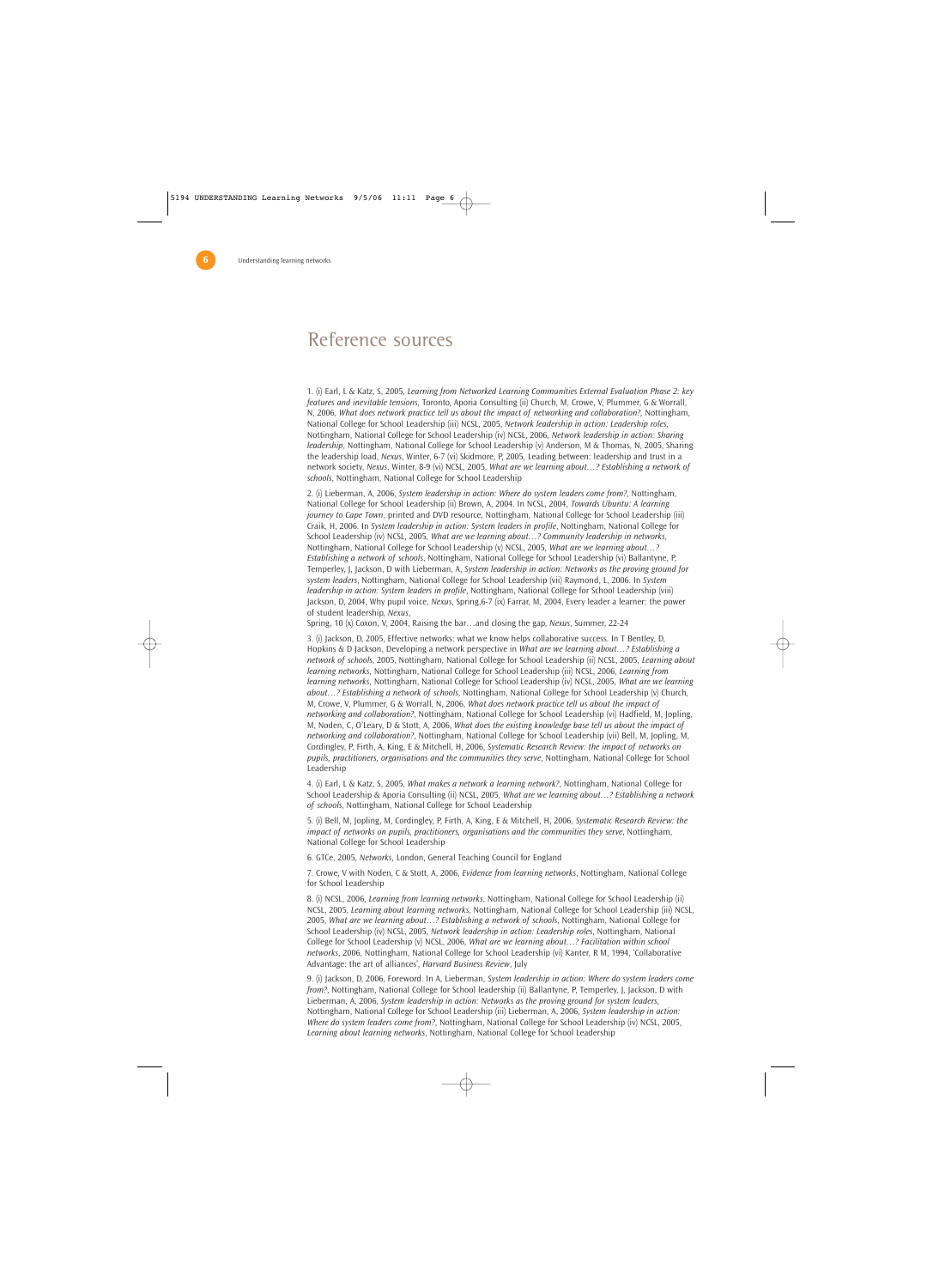10. (i) NCSL, 2005, *Learning about learning networks*, Nottingham, National College for School Leadership (ii) Carter, K, Cotton, C & Hill, K, 2006, Network facilitation: the power of protocols. In NCSL, 2006, *What are we learning about…? Facilitation within school learning networks*, Nottingham, National College for School Leadership

11. (i) Earl, L & Katz, S, 2005, *What makes a network a learning network?*, Nottingham, National College for School Leadership & Aporia Consulting (ii) NCSL, 2006, *What are we learning about…? Facilitation in school learning networks*, 2006, Nottingham, National College for School Leadership (iii) Church, M, Crowe, V, Plummer, G & Worrall, N, 2006, *What does network practice tell us about the impact of networking and collaboration?*, Nottingham, National College for School Leadership (iv) Carter, K, Cotton, C & Hill, K, 2006, Network facilitation: the power of protocols. In NCSL, 2006, *What are we learning about…? Facilitation within school learning networks*, Nottingham, National College for School Leadership (v) NCSL, 2005, Two routes to an improvement solution. In NCSL, 2005, *What are we learning about…? 'Making mathematics count' in school networks*, Nottingham, National College for School Leadership (vi) NCSL, 2005, Multiplying the learning through collaborative enquiry. In NCSL, 2005, *What are we learning about…? 'Making mathematics count' in school networks*, Nottingham, National College for School Leadership (vii) NCSL, 2005, Making the learning count. In NCSL, 2005, *What are we learning about…? 'Making mathematics count' in school networks*, Nottingham, National College for School Leadership (viii) NCSL, 2005, *Network leadership in action: Getting started with Networked Research Lesson Study*, Nottingham, National College for School Leadership (ix) NCSL, 2005, *Learning conversations in learning networks*, Nottingham, National College for School Leadership

12. MORI, 2004, *Teachers' Omnibus*, DfES Innovation Unit, London, Department for Education and Skills

13. (i) Church, M, Crowe, V, Plummer, G & Worrall, N, 2006, *What does network practice tell us about the impact of networking and collaboration?*, Nottingham, National College for School Leadership

14. (i) Earl, L & Katz, S, 2005, *What makes a network a learning network?*, Nottingham, National College for School Leadership and Aporia Consulting (ii) Ballantyne, P, Temperley, J, Jackson, D with Lieberman, A, 2006, *System leadership in action: Networks as the proving ground for system leaders*, Nottingham, National College for School Leadership (iii) Church, M, Crowe, V, Plummer, G & Worrall, N, 2006, *What does network practice tell us about the impact of networking and collaboration?*, Nottingham, National College for School Leadership

15. (i) Ballantyne, P, Temperley, J, Jackson, D with Lieberman, A, 2006, *System leadership in action: Networks as the proving ground for system leaders*, Nottingham, National College for School Leadership (ii) Fullan, M, 2006, *Spreading innovation across local authorities: Testing systemic solutions*, Nottingham, National College for School Leadership and DfES Innovation Unit (iii) NCSL, 2004, *What are we learning about…? LEA involvement in school networks*, Nottingham, National College for School Leadership (iv) Mongon, D & Farrar, M, *Spreading innovation across local authorities: Creating a national network*, Nottingham, National College for School Leadership and DfES Innovation Unit (v) NCSL, 2005, *What are we learning about…? Community leadership in networks*, Nottingham, National College for School Leadership

16. (i) Ballantyne, P, Temperley, J, Jackson, D with Lieberman, A, 2006, *System leadership in action: Networks as the proving ground for system leaders*, Nottingham, National College for School Leadership (ii) Cordingley, P & Temperley, J, 2006, *Leading continuing professional development in school networks: adding value, securing impact*, Nottingham, National College for School Leadership and CUREE (iii) Church, M, Crowe, V, Plummer, G & Worrall, N, 2006, *What does network practice tell us about the impact of networking and collaboration?*, Nottingham, National College for School Leadership (iv) Ballantyne, P, Temperley, J, Jackson, D with Lieberman, A, 2006, *System leadership in action: System leaders in profile*, Nottingham, National College for School Leadership (v) NCSL, 2005, *What are we learning about…? 'Making mathematics count' in school networks*, Nottingham, National College for School Leadership vii) NCSL, 2006, *What are we learning about…? Facilitation within school learning networks*, Nottingham, National College for School Leadership

17. (i) Chapman, J D & Aspin, D N, 2002, Networks of learning: A New Construct for Educational Provision and a New Strategy for Reform cited in NCSL, 2006, *What does the existing knowledge base tell us about the impact of networking and collaboration?*, Nottingham, National College for School leadership (ii) Church, M, Crowe, V, Plummer, G & Worrall, N, 2006, *What does network practice tell us about the impact of networking and collaboration?*, Nottingham, National College for School Leadership (iii) Jackson, D, 2006, Foreword. In A, Lieberman, *System leadership in action: Where do system leaders come from?*, Nottingham, National College for School leadership

18. (i) Earl, L & Katz, S, 2005, *What makes a network a learning network?*, Nottingham, National College for School Leadership & Aporia Consulting (ii) Ballantyne, P, Jackson, D, Temperley, J with Lieberman, A, 2006, *System leadership in action: Networks as a proving ground for system leaders*, Nottingham, National College for School Leadership